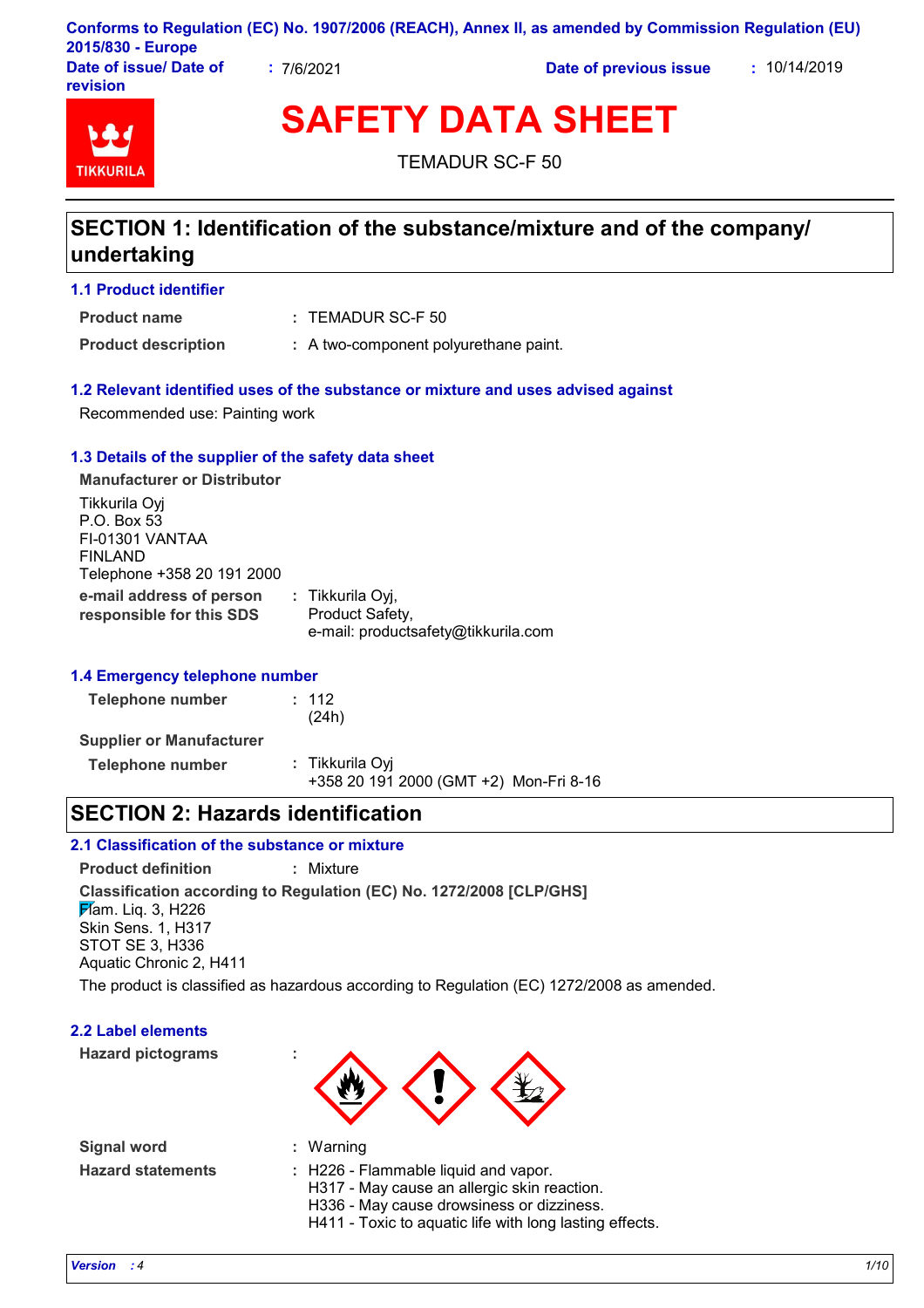| Date of issue/Date of revision        | <b>TEMADUR SC-F 50</b><br>06.07.2021 Date of previous issue<br>14.10.2019.                                                                                                                                                                                                                                     |
|---------------------------------------|----------------------------------------------------------------------------------------------------------------------------------------------------------------------------------------------------------------------------------------------------------------------------------------------------------------|
| <b>Precautionary statements</b>       |                                                                                                                                                                                                                                                                                                                |
| General                               | : Not applicable.                                                                                                                                                                                                                                                                                              |
| <b>Prevention</b>                     | : P210 - Keep away from heat, hot surfaces, sparks, open flames and other ignition<br>sources. No smoking.<br>P261 - Avoid breathing mist/vapors/spray.<br>P280 - Wear protective gloves.<br>P284 - In case of inadequate ventilation wear respiratory protection.<br>P273 - Avoid release to the environment. |
| <b>Response</b>                       | : P302 + P352 - IF ON SKIN: Wash with plenty of soap and water.                                                                                                                                                                                                                                                |
| <b>Storage</b>                        | : Not applicable.                                                                                                                                                                                                                                                                                              |
| <b>Disposal</b>                       | : Not applicable.                                                                                                                                                                                                                                                                                              |
| <b>Hazardous ingredients</b>          | : $p^2$ -butyl acetate<br>hydrocarbons, C9, aromatics<br>reaction product of bis(1,2,2,6,6-pentamethyl-4-piperidyl)sebacate and methyl-<br>1,2,2,6,6-pentamethyl-4-piperidylsebacate                                                                                                                           |
| <b>Supplemental label</b><br>elements | : Marning! Hazardous respirable droplets may be formed when sprayed. Do not<br>breathe spray or mist.                                                                                                                                                                                                          |

### **2.3 Other hazards**

**Other hazards which do : not result in classification** : None known.

# **SECTION 3: Composition/information on ingredients**

|                                                                                                                                               |                                                                                                                                                                                |               | <b>Classification</b>                                                               |              |
|-----------------------------------------------------------------------------------------------------------------------------------------------|--------------------------------------------------------------------------------------------------------------------------------------------------------------------------------|---------------|-------------------------------------------------------------------------------------|--------------|
| <b>Product/ingredient</b><br>name                                                                                                             | <b>Identifiers</b>                                                                                                                                                             | $\frac{9}{6}$ | <b>Regulation (EC) No.</b><br>1272/2008 [CLP]                                       | <b>Notes</b> |
| p-butyl acetate                                                                                                                               | REACH #: 01-2119485493-29<br>EC: 204-658-1<br>CAS: 123-86-4<br>Index: 607-025-00-1                                                                                             | $≥10 - ≤25$   | Flam. Liq. 3, H226<br>STOT SE 3, H336<br><b>EUH066</b>                              |              |
| hydrocarbons, C9, aromatics                                                                                                                   | REACH #: 01-2119455851-35<br>≤15<br>Flam. Lig. 3, H226<br>STOT SE 3, H335<br>EC: 918-668-5<br>STOT SE 3, H336<br>Asp. Tox. 1, H304<br>Aquatic Chronic 2, H411<br><b>EUH066</b> |               | H.P                                                                                 |              |
| trizinc bis(orthophosphate)                                                                                                                   | REACH #: 01-2119485044-40<br>EC: 231-944-3<br>CAS: 7779-90-0<br>Index: 030-011-00-6                                                                                            | ≤10           | Aquatic Acute 1, H400 (M=1)<br>Aquatic Chronic 1, H410 (M=1)                        |              |
| aluminium powder (stabilised)                                                                                                                 | REACH #: 01-2119529243-45<br>EC: 231-072-3<br>CAS: 7429-90-5<br>Index: 013-002-00-1                                                                                            | $\leq 5$      | Flam. Sol. 1, H228                                                                  | T            |
| ethyl 3-ethoxypropionate                                                                                                                      | EC: 212-112-9<br>CAS: 763-69-9                                                                                                                                                 | ≤3            | Flam. Liq. 3, H226<br><b>EUH066</b>                                                 |              |
| reaction product of bis<br>$(1,2,2,6,6$ -pentamethyl-4-piperidyl)<br>sebacate and methyl-<br>$1,2,2,6,6$ -pentamethyl-<br>4-piperidylsebacate | REACH #: 01-2119491304-40<br>EC: 915-687-0<br>CAS: 1065336-91-5                                                                                                                | ≤0.89         | Skin Sens. 1A, H317<br>Aquatic Acute 1, H400 (M=1)<br>Aquatic Chronic 1, H410 (M=1) |              |
| zinc oxide                                                                                                                                    | REACH #: 01-2119463881-32<br>EC: 215-222-5<br>CAS: 1314-13-2<br>Index: 030-013-00-7                                                                                            | ≤ $0.3$       | Aquatic Acute 1, H400 (M=1)<br>Aquatic Chronic 1, H410 (M=1)                        |              |
|                                                                                                                                               |                                                                                                                                                                                |               | See Section 16 for the full<br>text of the H statements<br>declared above.          |              |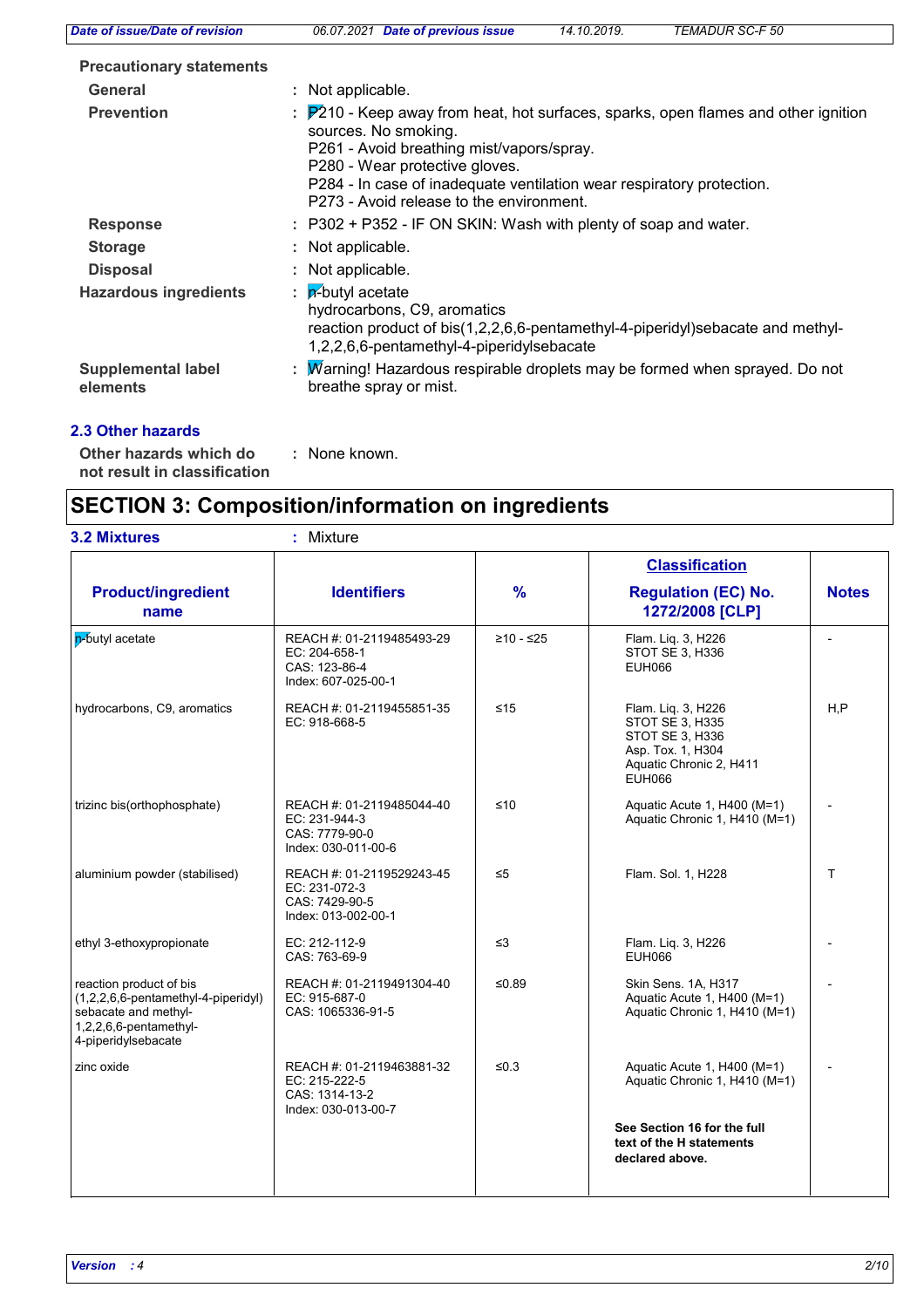|  | Date of issue/Date of revision | 06.07.2021 Date of previous issue | 14.10.2019. | <b>TEMADUR SC-F 50</b> |
|--|--------------------------------|-----------------------------------|-------------|------------------------|
|--|--------------------------------|-----------------------------------|-------------|------------------------|

There are no additional ingredients present which, within the current knowledge of the supplier, are classified and contribute to the classification of the substance and hence require reporting in this section.

There are no additional ingredients present which, within the current knowledge of the supplier and in the concentrations applicable, are classified as hazardous to health or the environment, are PBTs or vPvBs or have been assigned a workplace exposure limit and hence require reporting in this section.

Occupational exposure limits, if available, are listed in Section 8.

Notes, if applicable, refer to Notes given in Annex VI of 1272/2008/EC.

### **SECTION 4: First aid measures**

#### : If accidentally swallowed rinse the mouth with plenty of water (only if the person is conscious) and obtain immediate medical attention. Remove to fresh air and keep at rest in a position comfortable for breathing. Do NOT induce vomiting. **Skin contact** Check for and remove any contact lenses. Immediately flush eyes with plenty of **:** lukewarm water, keeping eyelids open. Continue to rinse for at least 15 minutes. Get medical attention if symptoms occur. Remove contaminated clothing and shoes. Wash skin thoroughly with soap and **:** water or use recognized skin cleanser. Do NOT use solvents or thinners. Get medical attention if symptoms occur. **4.1 Description of first aid measures** Remove to fresh air. Keep person warm and at rest. If not breathing, if breathing is **:** irregular or if respiratory arrest occurs, provide artificial respiration or oxygen by trained personnel. Get medical attention. **Ingestion Inhalation Eye contact General :** In all cases of doubt, or when symptoms persist, seek medical attention. Show this safety data sheet or label to the doctor if possible.

#### **4.2 Most important symptoms and effects, both acute and delayed**

May cause an allergic skin reaction.

May cause drowsiness or dizziness.

See Section 11 for more detailed information on health effects and symptoms.

### **4.3 Indication of any immediate medical attention and special treatment needed**

None.

**media**

**media**

| <b>SECTION 5: Firefighting measures</b> |                                                                            |
|-----------------------------------------|----------------------------------------------------------------------------|
| 5.1 Extinguishing media                 |                                                                            |
| Suitable extinguishing                  | Use an extinguishing agent suitable for the surrounding fire. Recommended: |

| Alcohol resistant foam, CO <sub>2</sub> , powders or water spray/mist. |
|------------------------------------------------------------------------|
|------------------------------------------------------------------------|

Do not use a direct water jet that could spread the fire. **: Unsuitable extinguishing** 

#### **5.2 Special hazards arising from the substance or mixture**

| Hazards from the<br>substance or mixture                                                         | : Flammable liquid and vapor. Fire will produce dense black smoke. Exposure to<br>decomposition products may cause a health hazard. The vapor/gas is heavier than<br>air and will spread along the ground. Vapors may accumulate in low or confined<br>areas or travel a considerable distance to a source of ignition and flash back.<br>Runoff to sewer may create fire or explosion hazard. |  |
|--------------------------------------------------------------------------------------------------|------------------------------------------------------------------------------------------------------------------------------------------------------------------------------------------------------------------------------------------------------------------------------------------------------------------------------------------------------------------------------------------------|--|
| <b>Hazardous combustion</b><br>products                                                          | : When exposed to high temperatures, hazardous decomposition products may be<br>produced, such as carbon monoxide and dioxide, smoke, oxides of nitrogen etc.                                                                                                                                                                                                                                  |  |
| <b>5.3 Advice for firefighters</b><br><b>Special protective actions</b><br>Law Corp. Collections | : Move containers from fire area if this can be done without risk. Use water spray to<br>legan fina aynaasad santainana agal . This matanial is bayyadaya ta sayyatis sunanisma                                                                                                                                                                                                                |  |

keep fire-exposed containers cool. This material is hazardous to aquatic organisms. Fire water contaminated with this material must be contained and prevented from being discharged to any waterway, sewer or drain. **for fire-fighters**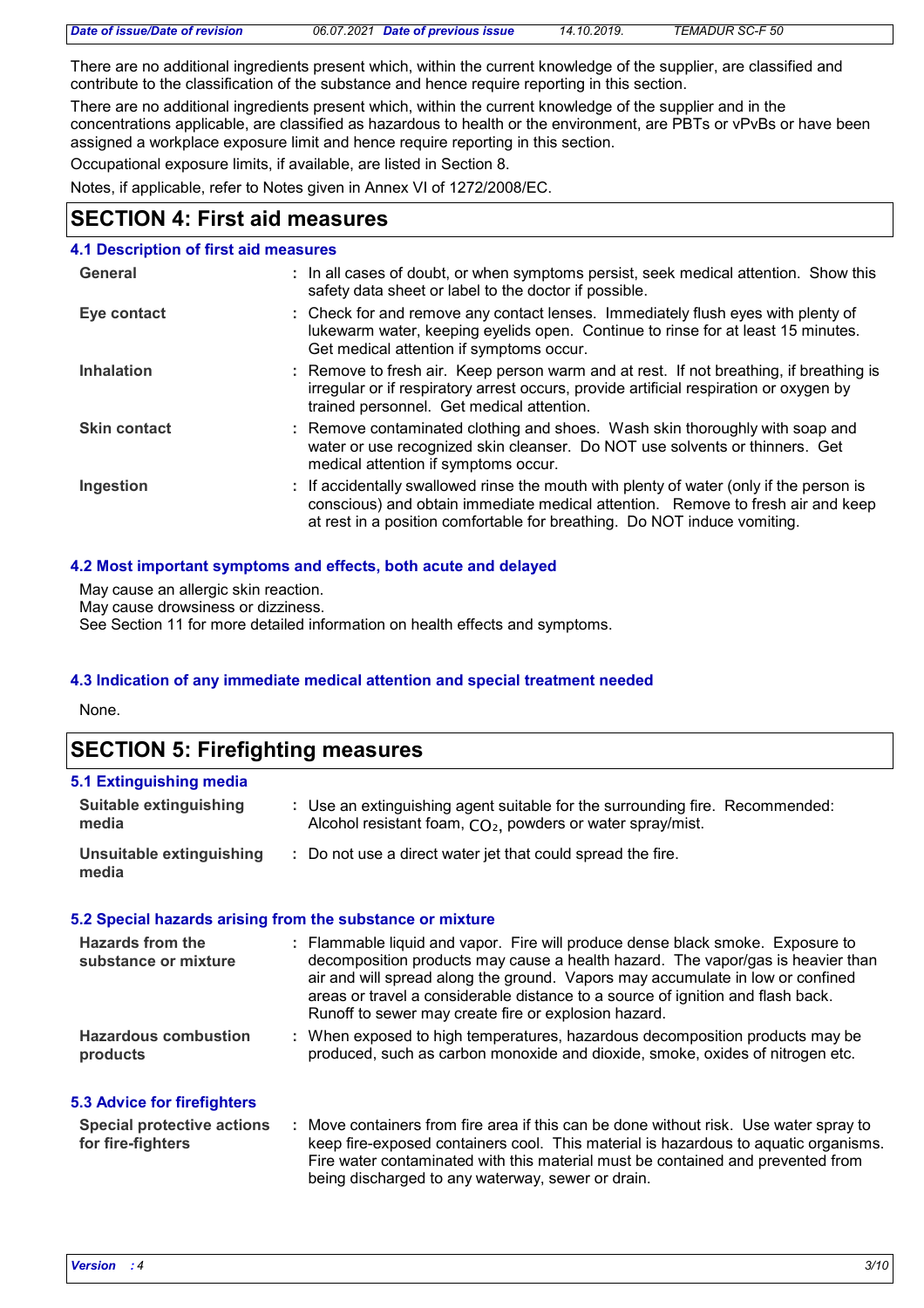| Date of issue/Date of revision                           | 06.07.2021 Date of previous issue                                                                                                                                         | 14.10.2019. | TEMADUR SC-F 50 |  |
|----------------------------------------------------------|---------------------------------------------------------------------------------------------------------------------------------------------------------------------------|-------------|-----------------|--|
| <b>Special protective</b><br>equipment for fire-fighters | Fire-fighters should wear appropriate protective equipment and self-contained<br>breathing apparatus (SCBA) with a full face-piece operated in positive pressure<br>mode. |             |                 |  |

# **SECTION 6: Accidental release measures**

| <b>6.1 Personal precautions,</b><br>protective equipment and<br>emergency procedures | : Shut off all ignition sources. No flares, smoking or flames in hazard area. Provide<br>adequate ventilation. Avoid breathing vapor or mist. Avoid direct skin contact with<br>product. See Section 8 for information on appropriate personal protective<br>equipment. |
|--------------------------------------------------------------------------------------|-------------------------------------------------------------------------------------------------------------------------------------------------------------------------------------------------------------------------------------------------------------------------|
| <b>6.2 Environmental</b><br>precautions                                              | : Hazardous to aquatic environment. Do not allow to enter drains, water courses or<br>soil.                                                                                                                                                                             |
| 6.3 Methods and materials<br>for containment and<br>cleaning up                      | : Contain and collect spillage with non-combustible, absorbent material e.g. sand,<br>earth, vermiculite or diatomaceous earth and place in container for disposal<br>according to local regulations. Preferably clean with a detergent. Avoid using<br>solvents.       |
| 6.4 Reference to other<br><b>sections</b>                                            | : See Section 1 for emergency contact information.<br>See Section 13 for additional waste treatment information.                                                                                                                                                        |

## **SECTION 7: Handling and storage**

| <b>7.1 Precautions for safe</b><br>handling                                          | : Vapors are heavier than air and may spread along floors. Vapors may form explosive<br>mixtures with air. Prevent the creation of flammable or explosive concentrations of<br>vapors in air and avoid vapor concentrations higher than the occupational exposure<br>limits. Isolate from sources of heat, sparks and open flame. In addition, the product<br>should only be used in areas from which all naked lights and other sources of ignition<br>have been excluded. Electrical equipment should be protected to the appropriate<br>standard. Mixture may charge electrostatically: always use earthing leads when<br>transferring from one container to another. No sparking tools should be used.<br>Skin contact with the product and exposure to spray mist and vapor should be<br>avoided. Avoid contact with skin and eyes. Avoid inhalation of dust from sanding.<br>Wear appropriate respirator when ventilation is inadequate. See Section 8 for<br>information on appropriate personal protective equipment. Eating, drinking and<br>smoking should be prohibited in areas where this material is handled and stored.<br>Wash hands before breaks and immediately after handling the product. Avoid<br>release to the environment. |
|--------------------------------------------------------------------------------------|-----------------------------------------------------------------------------------------------------------------------------------------------------------------------------------------------------------------------------------------------------------------------------------------------------------------------------------------------------------------------------------------------------------------------------------------------------------------------------------------------------------------------------------------------------------------------------------------------------------------------------------------------------------------------------------------------------------------------------------------------------------------------------------------------------------------------------------------------------------------------------------------------------------------------------------------------------------------------------------------------------------------------------------------------------------------------------------------------------------------------------------------------------------------------------------------------------------------------------------------------------|
| <b>7.2 Conditions for safe</b><br>storage, including any<br><b>incompatibilities</b> | : Store away from direct sunlight in a dry, cool and well-ventilated area, away from<br>incompatible materials (see Section 10). Store and use away from heat, sparks,<br>open flame or any other ignition source. No smoking. Keep container tightly closed.<br>Containers that have been opened must be carefully resealed and kept upright to<br>prevent leakage. Do not store in unlabeled containers. Recommended storage<br>temperature is $+5^{\circ}$ C +25°C. Store in accordance with local regulations.                                                                                                                                                                                                                                                                                                                                                                                                                                                                                                                                                                                                                                                                                                                                  |
| 7.3 Specific end use(s)                                                              | $:$ None.                                                                                                                                                                                                                                                                                                                                                                                                                                                                                                                                                                                                                                                                                                                                                                                                                                                                                                                                                                                                                                                                                                                                                                                                                                           |

### **SECTION 8: Exposure controls/personal protection**

### **8.1 Control parameters**

**Occupational exposure limits**

| <b>Product/ingredient name</b> | <b>Exposure limit values</b>                                                                                                                                                                                                       |
|--------------------------------|------------------------------------------------------------------------------------------------------------------------------------------------------------------------------------------------------------------------------------|
| <b>A</b> -butyl acetate        | EU OEL (Europe, 10/2019). Notes: list of indicative<br>occupational exposure limit values<br>STEL: 150 ppm 15 minutes.<br>STEL: 723 mg/m <sup>3</sup> 15 minutes.<br>TWA: $241$ mg/m <sup>3</sup> 8 hours.<br>TWA: 50 ppm 8 hours. |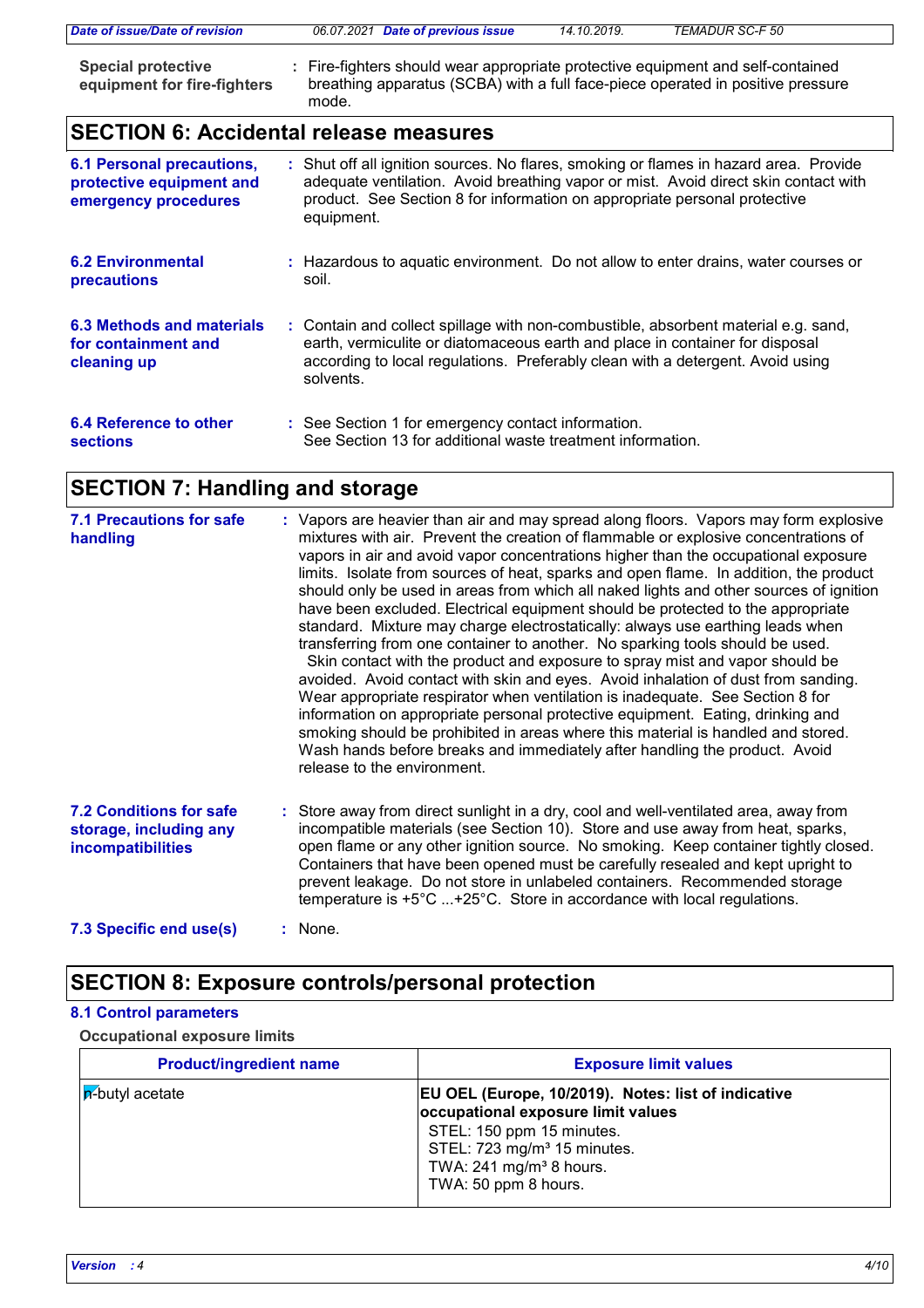| Date of issue/Date of revision                  | 06.07.2021 Date of previous issue                                                                                                                                                                 | 14.10.2019. | <b>TEMADUR SC-F 50</b>                                                             |
|-------------------------------------------------|---------------------------------------------------------------------------------------------------------------------------------------------------------------------------------------------------|-------------|------------------------------------------------------------------------------------|
| <b>Recommended monitoring</b><br>procedures     | : If this product contains ingredients with exposure limits, personal, workplace<br>of the ventilation or other control measures and/or the necessity to use respiratory<br>protective equipment. |             | atmosphere or biological monitoring may be required to determine the effectiveness |
| <b>DNELs/DMELS</b><br>No DNELs/DMELs available. |                                                                                                                                                                                                   |             |                                                                                    |

### **PNECs**

No PNECs available.

### **8.2 Exposure controls**

#### **Appropriate engineering controls**

Provide adequate ventilation. Where reasonably practicable, this should be achieved by the use of local exhaust ventilation and good general extraction. Use explosion-proof ventilation equipment. If these are not sufficient to maintain concentrations of particulates and solvent vapours below the OEL, suitable respiratory protection must be worn (see Personal protection for both components). Comply with the health and safety at work laws.

**Individual protection measures**

| <b>Eye/face protection</b>                | : Use safety eyewear designed to protect against splash of liquids (EN166).                                                                                                                                                                                                                                                                                                                                                                                                                                                                                                              |  |
|-------------------------------------------|------------------------------------------------------------------------------------------------------------------------------------------------------------------------------------------------------------------------------------------------------------------------------------------------------------------------------------------------------------------------------------------------------------------------------------------------------------------------------------------------------------------------------------------------------------------------------------------|--|
| <b>Hand protection</b>                    | : Always wear approved protective gloves against chemicals. Gloves should be<br>replaced regularly and if there is any sign of damage to the glove material. The<br>instructions and information provided by the glove manufacturer on use, storage,<br>maintenance and replacement must be followed.<br>Recommended glove material (EN374):<br>< 1 hour (breakthrough time): butyl rubber<br>> 8 hours (breakthrough time): laminated foil<br>Not recommended: PVC or natural rubber (latex) gloves                                                                                     |  |
| <b>Skin protection</b>                    | : Wear suitable protective clothing. This product is classified as flammable. If<br>necessary, personnel should wear antistatic clothing made of natural fibers or of<br>high-temperature-resistant synthetic fibers.                                                                                                                                                                                                                                                                                                                                                                    |  |
| <b>Respiratory protection</b>             | : If ventilation is inadequate, use respirator that will protect against organic vapor and<br>dust/mist. During spray-application use respirators with combination filter A/P3<br>(EN405:2001). Wear a half mask or full face respirator with gas and vapor filter A<br>and dust filter P2 during sanding (EN140:1998, EN405:2001). During continuous<br>and long-term work the use of motor-driven or air-fed respirators is recommended<br>(EN12941:1998). Be sure to use an approved/certified respirator or equivalent.<br>Check that mask fits tightly and change filter regularly. |  |
| <b>Environmental exposure</b><br>controls | : For information regarding environmental protection measures, please refer to<br>section 13 for waste handling, section 7 for handling and storage and section 1.2<br>for relevant identified uses of the substance or mixture and uses advised against.                                                                                                                                                                                                                                                                                                                                |  |

### **SECTION 9: Physical and chemical properties**

### **9.1 Information on basic physical and chemical properties**

| Appearance                                             |                                                                     |
|--------------------------------------------------------|---------------------------------------------------------------------|
| <b>Physical state</b>                                  | : Liquid.                                                           |
| Color                                                  | : Coloured                                                          |
| Odor                                                   | : Strong.                                                           |
| <b>Odor threshold</b>                                  | : Not relevant for the hazard assessment of the product.            |
| рH                                                     | : Not relevant for the hazard assessment of the product.            |
| <b>Melting point/freezing point</b>                    | $:$ <-90°C (n-butyl acetate)                                        |
| Initial boiling point and<br>boiling range             | : $126^{\circ}$ C (n-butyl acetate)                                 |
| <b>Flash point</b>                                     | : 23 °C (n-butyl acetate)                                           |
| <b>Evaporation rate</b>                                | : 1 (butyl acetate = 1) (n-butyl acetate)                           |
| Flammability (solid, gas)                              | : Not applicable. Product is a liquid.                              |
| <b>Upper/lower flammability or</b><br>explosive limits | : Lower: $1.4\%$ (n-butyl acetate)<br>Upper: 7.6% (n-butyl acetate) |
| Vapor pressure                                         | : 1.5 kPa [room temperature] (n-butyl acetate)                      |
| Vapor density                                          | : 4 (n-butyl acetate)                                               |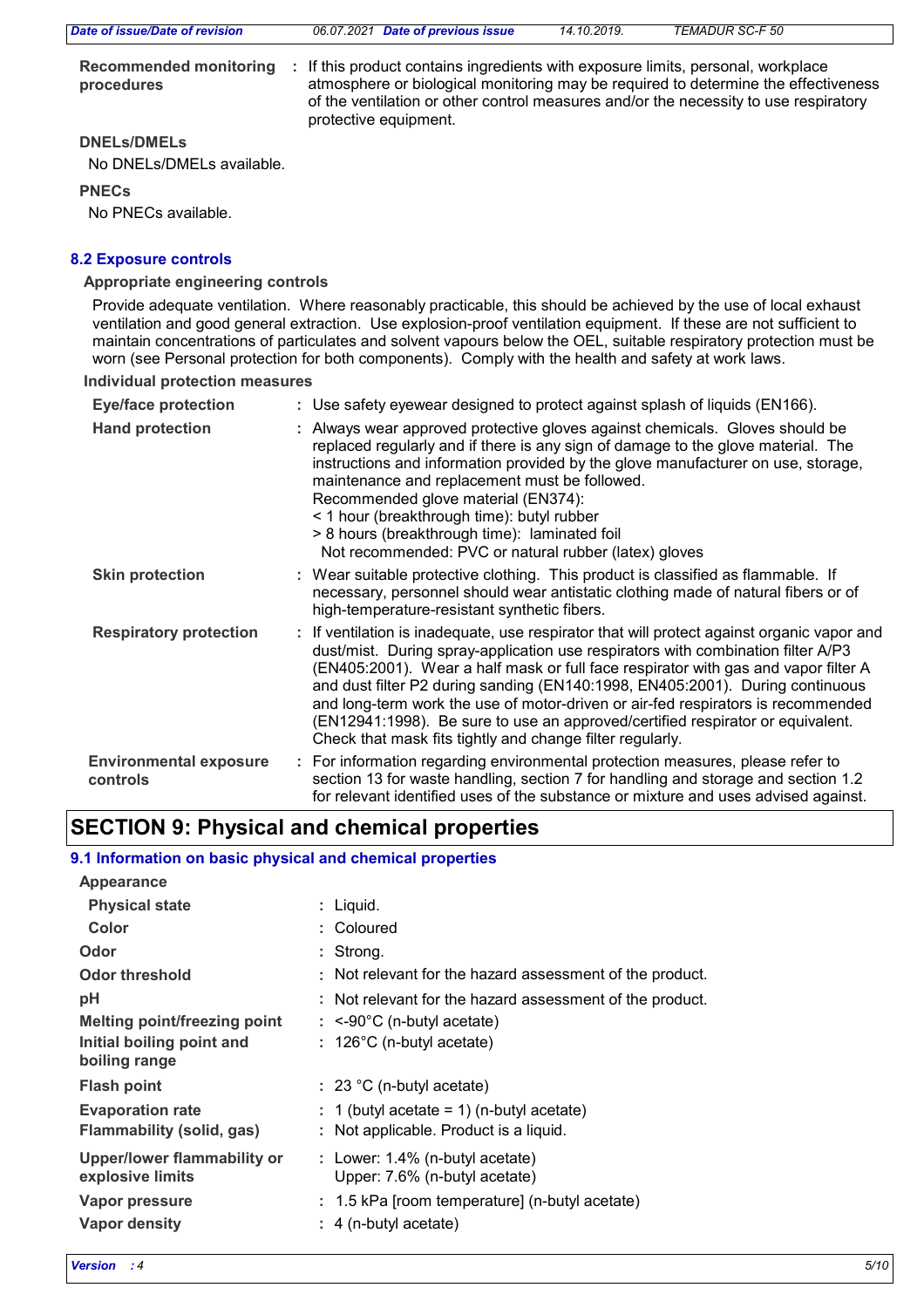| Date of issue/Date of revision              | <b>Date of previous issue</b><br>06.07.2021              | 14.10.2019. | <b>TEMADUR SC-F 50</b> |  |
|---------------------------------------------|----------------------------------------------------------|-------------|------------------------|--|
| <b>Density</b>                              | : 1.4 to 1.5 g/cm <sup>3</sup>                           |             |                        |  |
| Solubility(ies)                             | : insoluble in water.                                    |             |                        |  |
| Partition coefficient: n-octanol/:<br>water | Not applicable.                                          |             |                        |  |
| <b>Auto-ignition temperature</b>            | $: 415^{\circ}$ C (n-butyl acetate)                      |             |                        |  |
| Decomposition temperature                   | : Not relevant for the hazard assessment of the product. |             |                        |  |
| <b>Viscosity</b>                            | : Not relevant for the hazard assessment of the product. |             |                        |  |
| <b>Explosive properties</b>                 | : No explosive ingredients present.                      |             |                        |  |
| <b>Oxidizing properties</b>                 | : No oxidizing ingredients present.                      |             |                        |  |
| <b>Particle characteristics</b>             |                                                          |             |                        |  |

**Median particle size :** Not applicable.

**9.2 Other information**

No additional information.

| <b>SECTION 10: Stability and reactivity</b>     |                                                                                                                                                               |  |  |
|-------------------------------------------------|---------------------------------------------------------------------------------------------------------------------------------------------------------------|--|--|
| <b>10.1 Reactivity</b>                          | $\therefore$ See Section 10.5.                                                                                                                                |  |  |
| <b>10.2 Chemical stability</b>                  | : Stable under recommended storage and handling conditions (see Section 7).                                                                                   |  |  |
| 10.3 Possibility of<br>hazardous reactions      | : May present an explosion hazard when material is suspended in air in confined<br>areas or equipment and subjected to spark, heat or flame.                  |  |  |
| <b>10.4 Conditions to avoid</b>                 | : Avoid extreme heat and freezing. Avoid all possible sources of ignition (spark or<br>flame).                                                                |  |  |
| 10.5 Incompatible materials                     | Keep away from the following materials to prevent strong exothermic reactions:<br>÷.<br>oxidizing agents<br>strong acids<br>strong alkalis                    |  |  |
| <b>10.6 Hazardous</b><br>decomposition products | : When exposed to high temperatures, hazardous decomposition products may be<br>produced, such as carbon monoxide and dioxide, smoke, oxides of nitrogen etc. |  |  |

### **SECTION 11: Toxicological information**

### **11.1 Information on toxicological effects**

There is no testdata available on the product itself.

The product is classified as hazardous according to Regulation (EC) 1272/2008 as amended.

Exposure to component solvent vapor concentrations in excess of the stated occupational exposure limit may result in adverse health effects such as mucous membrane and respiratory system irritation and adverse effects on the kidneys, liver and central nervous system. Symptoms and signs include headache, dizziness, fatigue, muscular weakness, drowsiness and, in extreme cases, loss of consciousness. Repeated or prolonged contact with the mixture may cause removal of natural fat from the skin, resulting in non-allergic contact dermatitis and absorption through the skin. If splashed in the eyes, the liquid may cause irritation and reversible damage. Ingestion may cause nausea, diarrhea and vomiting.

**Acute toxicity**

Not classified.

**Irritation/Corrosion**

Not classified.

**Sensitization**

May cause an allergic skin reaction.

The product contains sensitizing substances mentioned in sections 2 and 3.

**Mutagenicity**

Not classified.

**Carcinogenicity**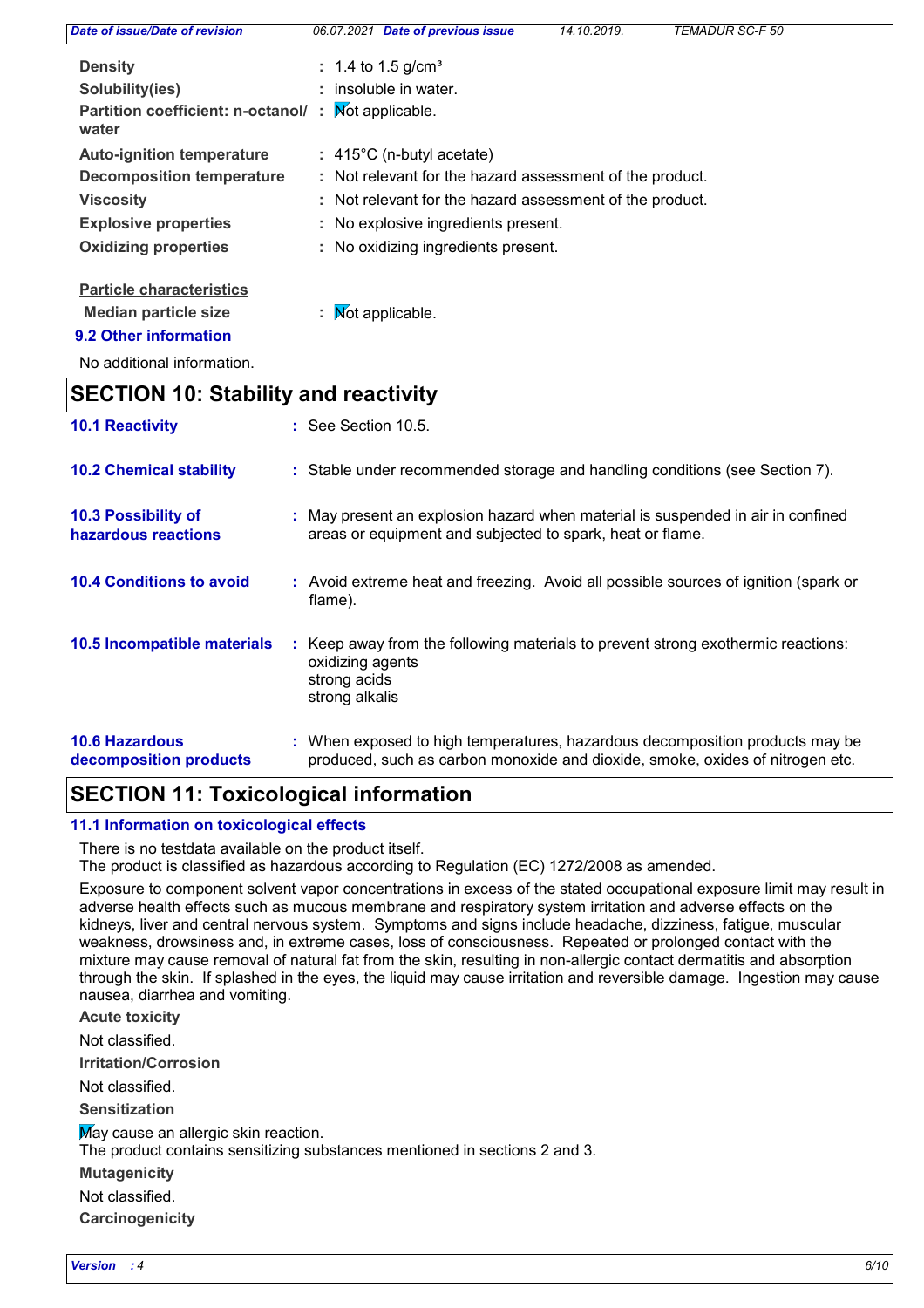| Not classified                                     |
|----------------------------------------------------|
| <b>Reproductive toxicity</b>                       |
| Not classified                                     |
| <b>Teratogenicity</b>                              |
| Not classified.                                    |
| Specific target organ toxicity (single exposure)   |
| May cause drowsiness or dizziness.                 |
| Specific target organ toxicity (repeated exposure) |
| Not classified                                     |
| <b>Aspiration hazard</b>                           |
| Not classified.                                    |

# **SECTION 12: Ecological information**

Ecological testing has not been conducted on this product. Do not allow to enter drains, water courses or soil.

The product is classified as environmetally hazardous according to Regulation (EC) 1272/2008. Toxic to aquatic life with long lasting effects.

#### **12.1 Toxicity**

| <b>Product/ingredient name</b>                                                                                                                   | <b>Species</b><br><b>Result</b>   |                                      | <b>Exposure</b> |
|--------------------------------------------------------------------------------------------------------------------------------------------------|-----------------------------------|--------------------------------------|-----------------|
| trizinc bis(orthophosphate)                                                                                                                      | Acute EC50 0.8 mg/l               | Algae                                | 72 hours        |
| hydrocarbons, C9, aromatics                                                                                                                      | $LC50$ 1 mg/l                     | Fish                                 | 96 hours        |
| reaction product of bis<br>$(1,2,2,6,6$ -pentamethyl-<br>4-piperidyl)sebacate and<br>methyl-<br>$1,2,2,6,6$ -pentamethyl-<br>4-piperidylsebacate | LC50 0.9 mg/l                     | Fish - Brachydanio rerio             | 96 hours        |
|                                                                                                                                                  | LC50 0.97 mg/l                    | Fish - Lepomis macrochirus           | 96 hours        |
| zinc oxide                                                                                                                                       | Acute EC50 0.17 mg/l              | Algae - Selenastrum<br>capricornutum | 72 hours        |
|                                                                                                                                                  | Acute EC50 0.481 mg/l Fresh water | Daphnia - Daphnia magna -<br>Neonate | 48 hours        |
|                                                                                                                                                  | Acute LC50 2.525 mg/l Fresh water | Fish - Danio rerio - Adult           | 96 hours        |

### **12.2 Persistence and**

### **degradability**

| <b>Product/ingredient name</b>                | Test                     | <b>Result</b>  |                   | <b>Dose</b> |         | <b>Inoculum</b>  |
|-----------------------------------------------|--------------------------|----------------|-------------------|-------------|---------|------------------|
| $N/d$ rocarbons, C9, aromatics $\vert$ -      |                          | 78 % - 28 days |                   |             |         |                  |
| <b>Product/ingredient name</b>                | <b>Aquatic half-life</b> |                | <b>Photolysis</b> |             |         | Biodegradability |
| $ $ <i>p</i> ydrocarbons, C9, aromatics $ $ - |                          |                |                   |             | Readily |                  |

### **12.3 Bioaccumulative potential**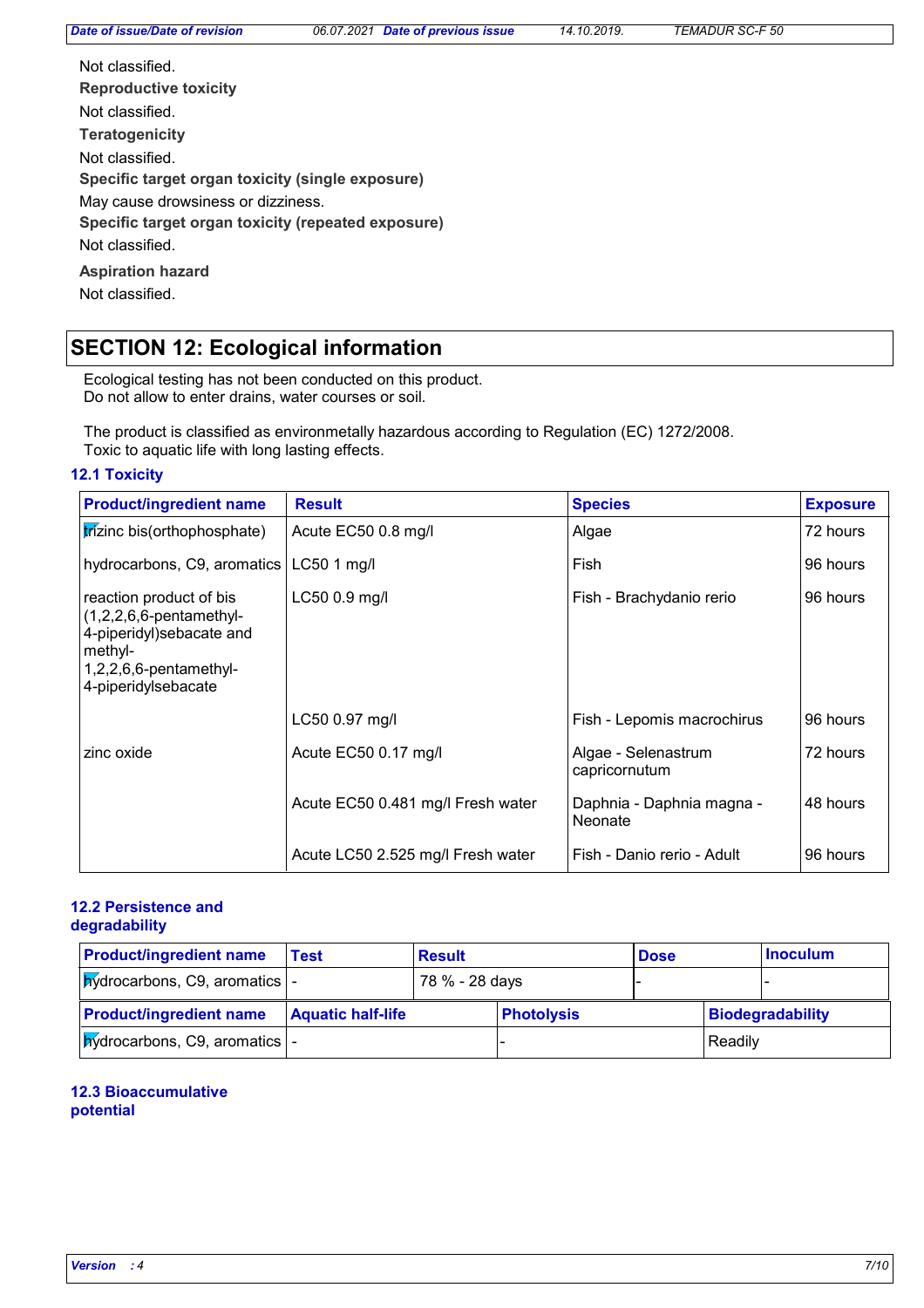*Date of issue/Date of revision 06.07.2021 Date of previous issue 14.10.2019. TEMADUR SC-F 50*

| <b>Product/ingredient name</b> | LogP <sub>ow</sub>       | <b>Bioconcentration factor</b><br>[BCF] | <b>Potential</b> |
|--------------------------------|--------------------------|-----------------------------------------|------------------|
| <b>Z</b> ínc oxide             |                          | 28960                                   | high             |
| ethyl 3-ethoxypropionate       | 1.47                     | -                                       | low              |
| trizinc bis(orthophosphate)    | $\overline{\phantom{a}}$ | 60960                                   | high             |
| n-butyl acetate                | 2.3                      | 15                                      | low              |

### **12.4 Mobility in soil**

| <b>Soil/water partition</b>    | : Not available. |
|--------------------------------|------------------|
| coefficient (K <sub>oc</sub> ) |                  |
| <b>Mobility</b>                | : Not available. |

### **12.5 Results of PBT and vPvB assessment**

This mixture does not contain any substances that are assessed to be a PBT or a vPvB.

| <b>12.6 Other adverse effects</b> |  | Not available. |
|-----------------------------------|--|----------------|
|-----------------------------------|--|----------------|

### **SECTION 13: Disposal considerations**

#### **13.1 Waste treatment methods**

- **Product**
	- **Methods of disposal :**
- Gather residues into waste containers. Liquid residue and cleaning liquids are hazardous waste and must not be emptied into drains or sewage system, but handled in accordance with national regulations. Product residues should be left at special companies which have permission for gathering this kind of wastes.

### **European waste catalogue (EWC)**

| Waste code | <b>Waste designation</b>                                                                        |  |
|------------|-------------------------------------------------------------------------------------------------|--|
| $1080111*$ | $^\mathsf{I}$ waste paint and varnish containing organic solvents or other hazardous substances |  |

If this product is mixed with other wastes, the original waste product code may no longer apply and the appropriate code should be assigned. For further information, contact your local waste authority.

### **Packaging**

**Methods of disposal : Special precautions :** Empty packaging should be disposed of in accordance with national regulations. : None.

### **SECTION 14: Transport information**

|                                           | <b>ADR/RID</b> | <b>IMDG</b>   | <b>IATA</b>                                                                 |
|-------------------------------------------|----------------|---------------|-----------------------------------------------------------------------------|
| 14.1 UN number                            | <b>UN1263</b>  | <b>UN1263</b> | <b>UN1263</b>                                                               |
| 14.2 UN proper<br>shipping name           | <b>PAINT</b>   | <b>PAINT</b>  | <b>PAINT</b>                                                                |
| <b>14.3 Transport</b><br>hazard class(es) | 3              | 3             | 3                                                                           |
| 14.4 Packing<br>group                     | Ш              | Ш             | Ш                                                                           |
| 14.5<br><b>Environmental</b><br>hazards   | Yes.           | Yes.          | Yes. The<br>environmentally<br>hazardous substance<br>mark is not required. |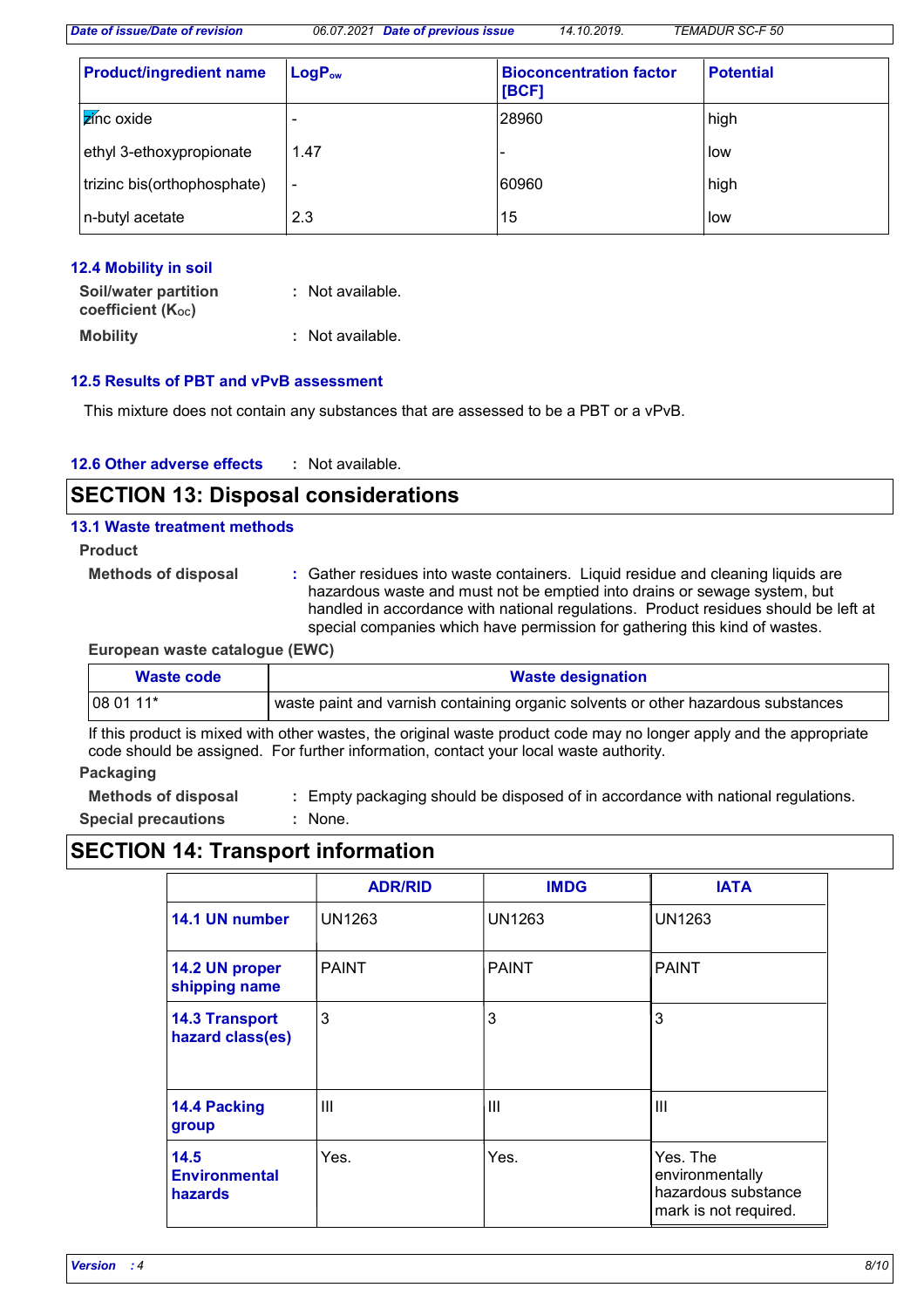| <b>Date of issue/Date of revision</b>                                   | Date of previous issue<br>06.07.2021                                                                                                                                                                                                            | 14.10.2019. | <b>TEMADUR SC-F 50</b> |
|-------------------------------------------------------------------------|-------------------------------------------------------------------------------------------------------------------------------------------------------------------------------------------------------------------------------------------------|-------------|------------------------|
| <b>Additional information</b>                                           |                                                                                                                                                                                                                                                 |             |                        |
| <b>ADR/RID</b>                                                          | : The environmentally hazardous substance mark is not required when transported in<br>sizes of ≤5 L or ≤5 kg.<br>Tunnel code (D/E)                                                                                                              |             |                        |
| <b>IMDG</b>                                                             | : The marine pollutant mark is not required when transported in sizes of $\leq 5$ L or $\leq 5$ kg.<br><b>Emergency schedules F-E,S-E</b>                                                                                                       |             |                        |
| <b>IATA</b>                                                             | : The environmentally hazardous substance mark may appear if required by other<br>transportation regulations.                                                                                                                                   |             |                        |
| user                                                                    | 14.6 Special precautions for : Transport within user's premises: always transport in closed containers that are<br>upright and secure. Ensure that persons transporting the product know what to do in<br>the event of an accident or spillage. |             |                        |
| <b>14.7 Transport in bulk</b><br>according to IMO<br><b>instruments</b> | : Not available.                                                                                                                                                                                                                                |             |                        |
|                                                                         |                                                                                                                                                                                                                                                 |             |                        |

### **SECTION 15: Regulatory information**

**15.1 Safety, health and environmental regulations/legislation specific for the substance or mixture**

| EU Regulation (EC) No. 1907/2006 (REACH)                                                   |                                                                                                 |
|--------------------------------------------------------------------------------------------|-------------------------------------------------------------------------------------------------|
| <b>Other EU regulations</b>                                                                |                                                                                                 |
| <b>Europe inventory</b>                                                                    | : At least one component is not listed.                                                         |
| Industrial emissions<br>(integrated pollution<br>prevention and control) -<br>Air          | : Listed                                                                                        |
| Industrial emissions<br>(integrated pollution<br>prevention and control) -<br><b>Water</b> | : Listed                                                                                        |
| <b>Persistent Organic Pollutants</b><br>Not listed.                                        |                                                                                                 |
| <b>VOC Directive</b>                                                                       | : This product is in scope of Directive 2004/42/CE.                                             |
| <b>15.2 Chemical Safety</b><br><b>Assessment</b>                                           | : This product contains substances for which Chemical Safety Assessments are still<br>required. |

### **SECTION 16: Other information**

|                                      | $\mathcal V$ Indicates information that has changed from previously issued version.                                                                                                                                                                                                                                                                                                                                                                         |
|--------------------------------------|-------------------------------------------------------------------------------------------------------------------------------------------------------------------------------------------------------------------------------------------------------------------------------------------------------------------------------------------------------------------------------------------------------------------------------------------------------------|
| <b>Abbreviations and</b><br>acronyms | $\therefore$ ATE = Acute Toxicity Estimate<br>CLP = Classification, Labelling and Packaging Regulation [Regulation (EC) No.<br>1272/2008]<br>DMEL = Derived Minimal Effect Level<br>DNEL = Derived No Effect Level<br>EUH statement = CLP-specific Hazard statement<br>PBT = Persistent, Bioaccumulative and Toxic<br>PNEC = Predicted No Effect Concentration<br><b>RRN = REACH Registration Number</b><br>vPvB = Very Persistent and Very Bioaccumulative |
|                                      | Procedure used to derive the classification according to Regulation (EC) No. 1272/2008 [CLP/GHS]                                                                                                                                                                                                                                                                                                                                                            |

**Classification Justification**

| <del>Ӣ</del> аm. Liq. 3, H226 | On basis of test data |
|-------------------------------|-----------------------|
| Skin Sens. 1, H317            | Calculation method    |
| STOT SE 3. H336               | Calculation method    |
| Aquatic Chronic 2, H411       | Calculation method    |
|                               |                       |